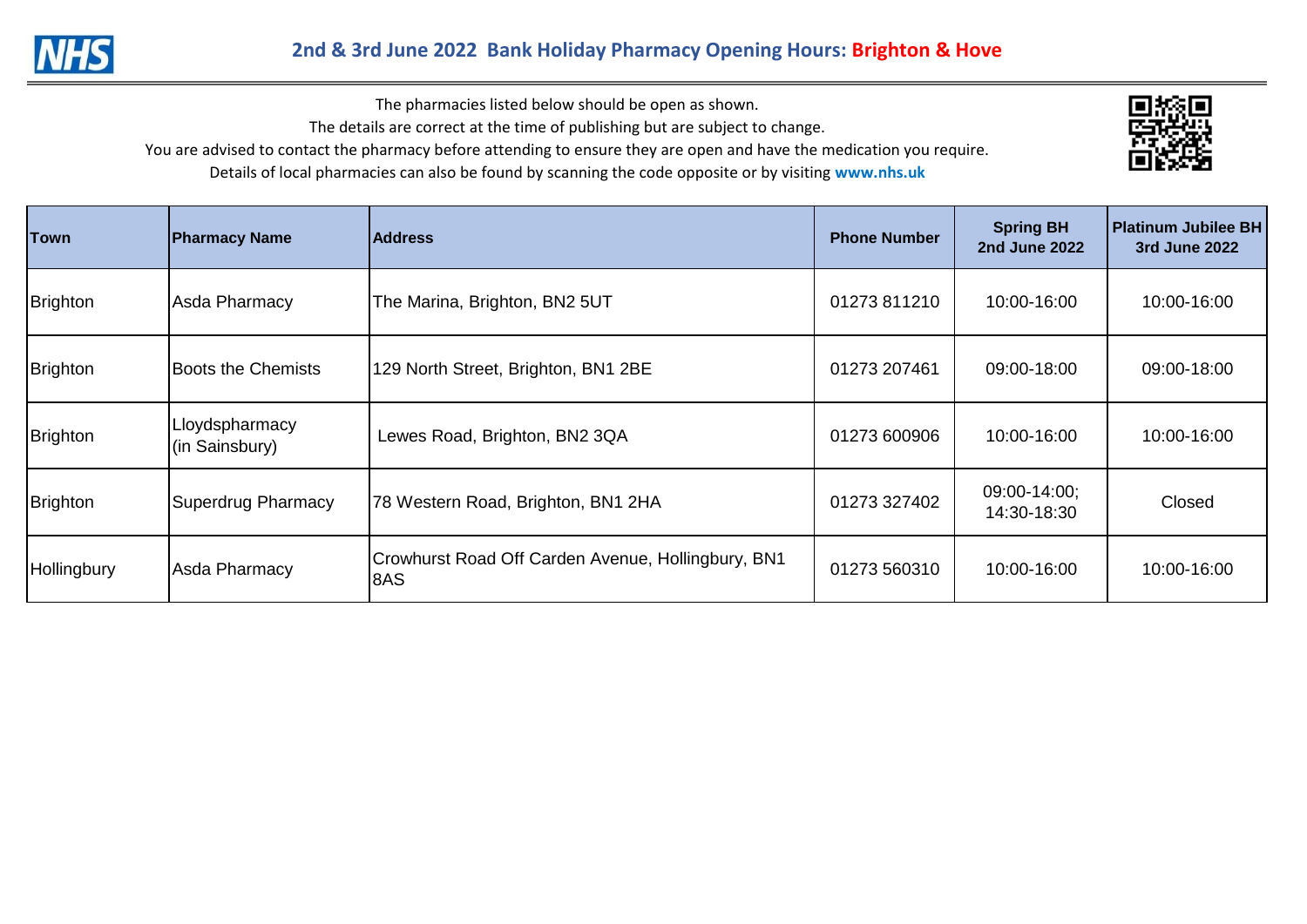

The pharmacies listed below should be open as shown.

The details are correct at the time of publishing but are subject to change.

You are advised to contact the pharmacy before attending to ensure they are open and have the medication you require.

Details of local pharmacies can also be found by scanning the code opposite or by visiting **www.nhs.uk** 

| Town              | <b>Pharmacy Name</b>      | <b>Address</b>                                                       | <b>Phone Number</b> | <b>Spring BH</b><br><b>2nd June 2022</b> | <b>Platinum Jubilee BH</b><br><b>3rd June 2022</b> |
|-------------------|---------------------------|----------------------------------------------------------------------|---------------------|------------------------------------------|----------------------------------------------------|
| Eastbourne        | Asda Pharmacy             | Crumbles Harbour Village, Pevensey Bay Road,<br>Eastbourne, BN23 6JH | 01323 471410        | 10:00-16:00                              | 10:00-16:00                                        |
| Eastbourne        | <b>Boots the Chemists</b> | Sovereign Harbour Retail Park, Eastbourne, BN23 6JH                  | 01323 478638        | 10:00-16:00                              | 10:00-16:00                                        |
| <b>Eastbourne</b> | <b>Boots the Chemists</b> | 15 Eastbourne Arndale Centre, Eastbourne, BN21 3NL                   | 01323 411072        | 10:00-17:00                              | 10:00-17:00                                        |
| Eastbourne        | LloydsPharmacy            | Broadwater Way, Hampden Park, Eastbourne, BN22 9PW                   | 01323 739076        | 10:00-16:00                              | 10:00-16:00                                        |
| Eastbourne        | Tesco Pharmacy            | Lottbridge Drove, Eastbourne, BN23 6QD                               | 0345 6779243        | 09:00-13:00                              | 09:00-13:00                                        |
| Eastbourne        | Tesco Pharmacy            | Brassey Avenue, Hampden Park, Eastbourne, BN22 9NG                   | 0345 0269960        | 09:00-13:00                              | 09:00-13:00                                        |
| Hailsham          | <b>Boots the Chemists</b> | 25 Vicarage Field, Hailsham, BN27 1BG                                | 01323 842495        | 10:00-13:00                              | Closed                                             |
| Hailsham          | Paydens Pharmacy          | 25 High Street, Hailsham, BN27 1AN                                   | 01323 840070        | Closed                                   | 10:00-13:00                                        |
| Seaford           | <b>Morrisons Pharmacy</b> | Dane Road, Seaford, BN25 1DL                                         | 01323 890919        | 10:00-13:30;<br>14:00-17:00              | 10:00-13:30;<br>14:00-17:00                        |

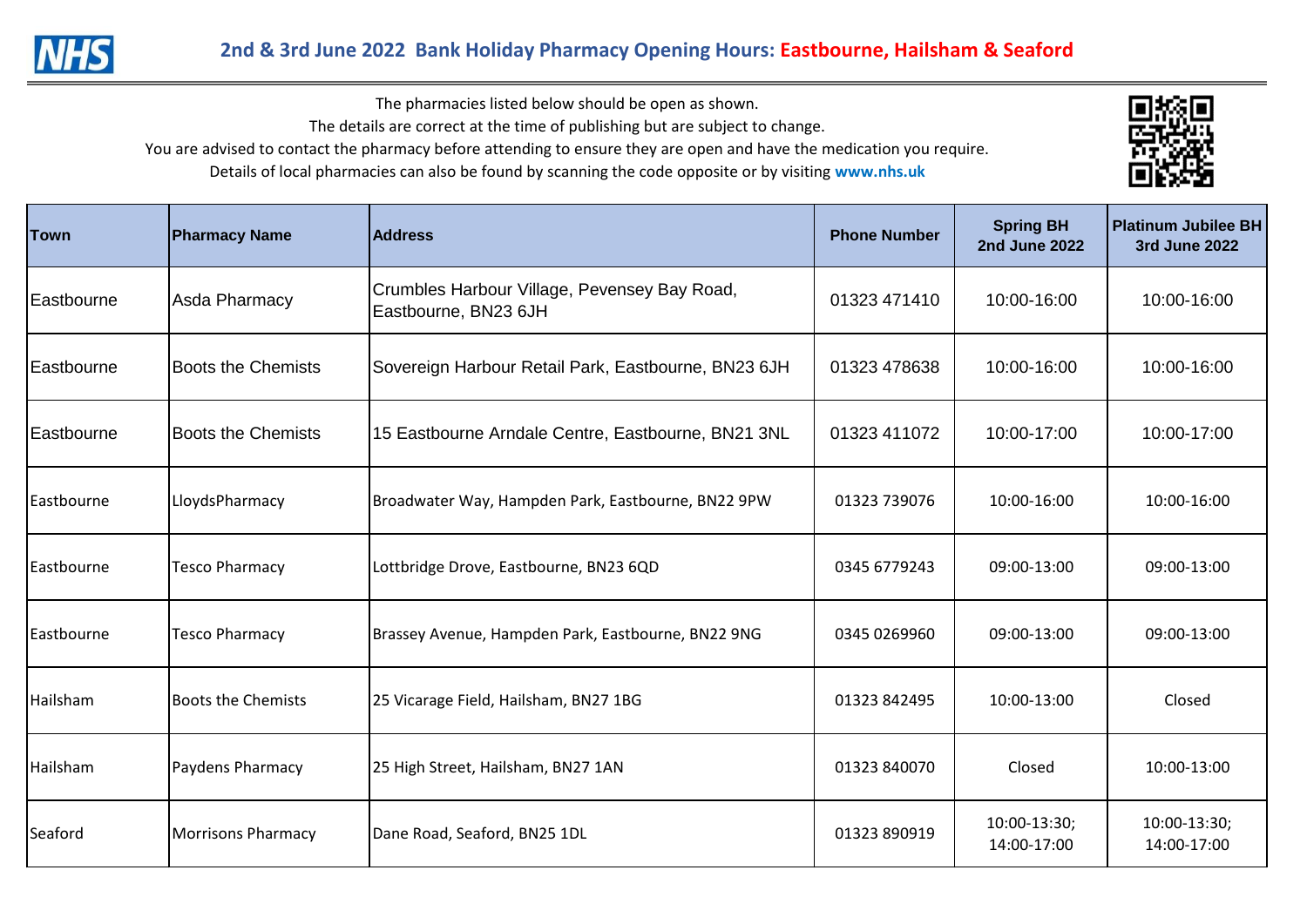

## **2nd & 3rd June 2022 Bank Holiday Pharmacy Opening Hours: Hastings & Rother**

The pharmacies listed below should be open as shown.

The details are correct at the time of publishing but are subject to change.

You are advised to contact the pharmacy before attending to ensure they are open and have the medication you require.

Details of local pharmacies can also be found by scanning the code opposite or by visiting **www.nhs.uk** 



| <b>Town</b>                   | <b>Pharmacy Name</b>             | <b>Address</b>                                                                 | <b>Phone Number</b> | <b>Spring BH</b><br><b>2nd June 2022</b> | <b>Platinum Jubilee BH</b><br>3rd June 2022 |
|-------------------------------|----------------------------------|--------------------------------------------------------------------------------|---------------------|------------------------------------------|---------------------------------------------|
| <b>Bexhill on Sea</b>         | <b>Boots the Chemists</b>        | Ravenside Retail Park, Glyne Gap, De La Warr Road,<br>Bexhill on Sea, TN40 2JS | 01424 819338        | 10:00-16:00                              | 10:00-16:00                                 |
| Bexhill on Sea                | <b>Boots the Chemists</b>        | 14-16 Devonshire Road, Bexhill on Sea, TN40 1AU                                | 01424 210364        | 10:00-16:00                              | 10:00-16:00                                 |
| Bexhill on Sea                | Tesco Pharmacy                   | Ravenside Retail Park, Glyne Gap, De La Warr Road,<br>Bexhill on Sea, TN40 2JS | 0345 6779049        | 09:00-13:00                              | 09:00-13:00                                 |
| <b>Hastings</b>               | <b>Boots the Chemists</b>        | Priory Meadow Shopping Centre, Hastings, TN34 1PH                              | 01424 718334        | 10:00-16:00                              | 10:00-16:00                                 |
| <b>Hastings</b>               | <b>Morrisons Pharmacy</b>        | Queens Road, Hastings, TN34 1RN                                                | 01424 445505        | 10:00-13:30;<br>14:30-17:00              | 10:00-13:30;<br>14:30-17:00                 |
| <b>Hastings</b>               | Pharmacy @ Station<br>Plaza      | Station Approach, Hastings, TN34 1BA                                           | 01424 425051        | 10:00-16:00                              | 10:00-16:00                                 |
| lPeasmarsh                    | Jempsons Pharmacy                | Main Street, Peasmarsh, TN31 6YD                                               | 01797 231023        | 08:00-15:00                              | 08:00-15:00                                 |
| St Leonards on<br><b>Sea</b>  | Asda Pharmacy                    | Battle Road, St Leonards on Sea, TN37 7AA                                      | 01424 857430        | 10:00-16:00                              | 10:00-16:00                                 |
| St Leonards on<br>Sea         | Lloydspharmacy<br>(in Sainsbury) | John Macadam Way, St Leonards on Sea, TN37 7SQ                                 | 01424 754585        | 10:00-16:00                              | 10:00-16:00                                 |
| St Leonards on<br><b>S</b> ea | <b>Tesco Pharmacy</b>            | Churchwood Drive, St Leonards on Sea, TN38 9RB                                 | 01424 521023        | 09:00-13:00                              | 09:00-13:00                                 |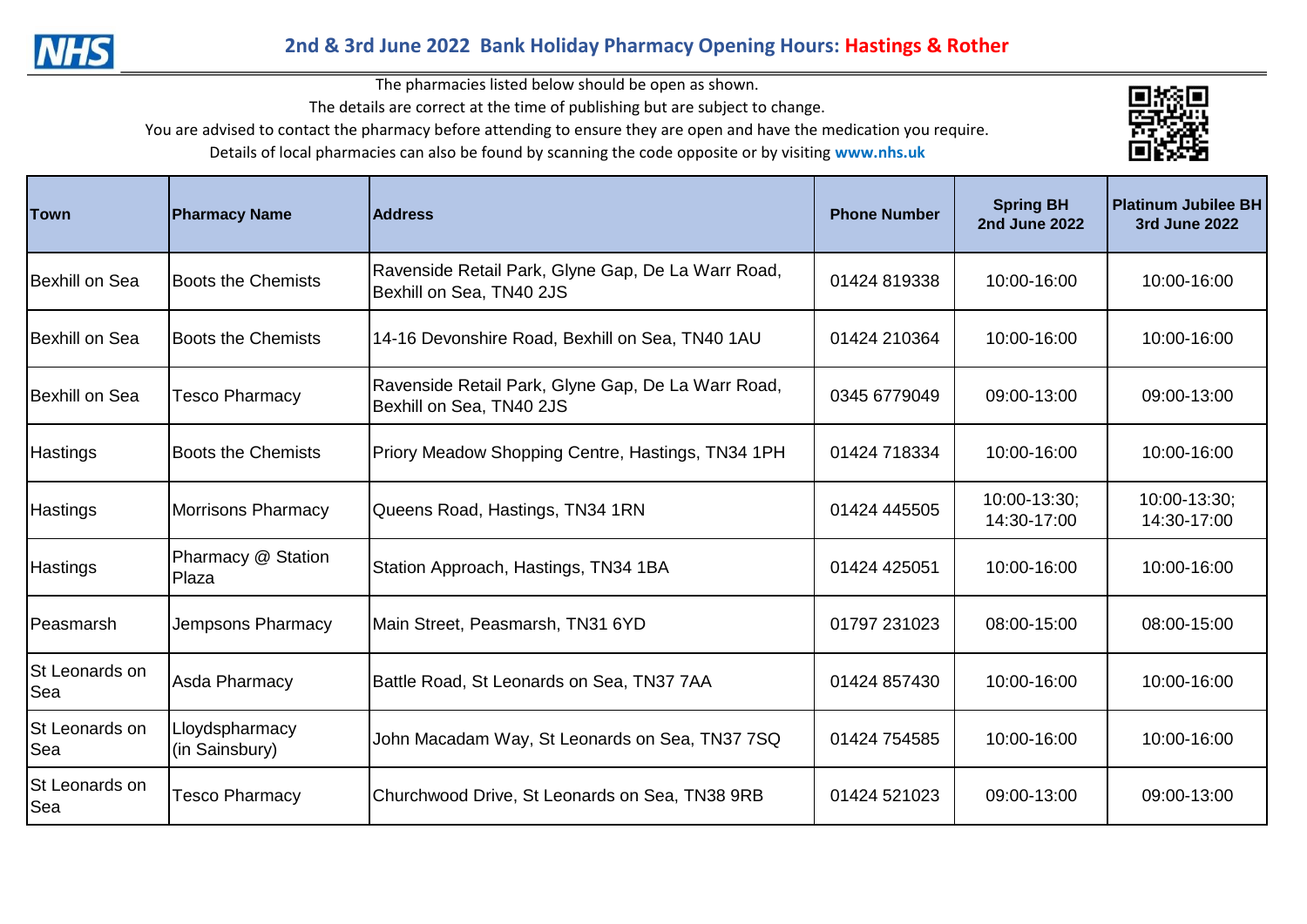

| <b>Town</b>     | <b>Pharmacy Name</b>             | <b>Address</b>                                                        | <b>Phone Number</b> | <b>Spring BH</b><br><b>2nd June 2022</b> | <b>Platinum Jubilee BH</b><br>3rd June 2022 |
|-----------------|----------------------------------|-----------------------------------------------------------------------|---------------------|------------------------------------------|---------------------------------------------|
| Crowborough     | Morrisons Pharmacy               | Fernbank Shopping Centre, High Street, Crowborough,<br><b>TN6 2QB</b> | 01892 664625        | 10:00-13:00;<br>14:00-17:00              | 10:00-13:00;<br>14:00-17:00                 |
| Lewes           | <b>Boots the Chemists</b>        | 14 Eastgate Street, Lewes, BN7 2LP                                    | 01273 474003        | 10:00-16:00                              | 10:00-16:00                                 |
| Newhaven        | Lloydspharmacy<br>(in Sainsbury) | Newhaven Harbour, The Drove, Newhaven, BN9 0AG                        | 01273 512696        | 10:00-16:00                              | 10:00-16:00                                 |
| <b>Uckfield</b> | <b>Tesco Pharmacy</b>            | Bell Farm Road, Uckfield, TN22 1BA                                    | 02038 016663        | 09:00-18:00                              | 09:00-18:00                                 |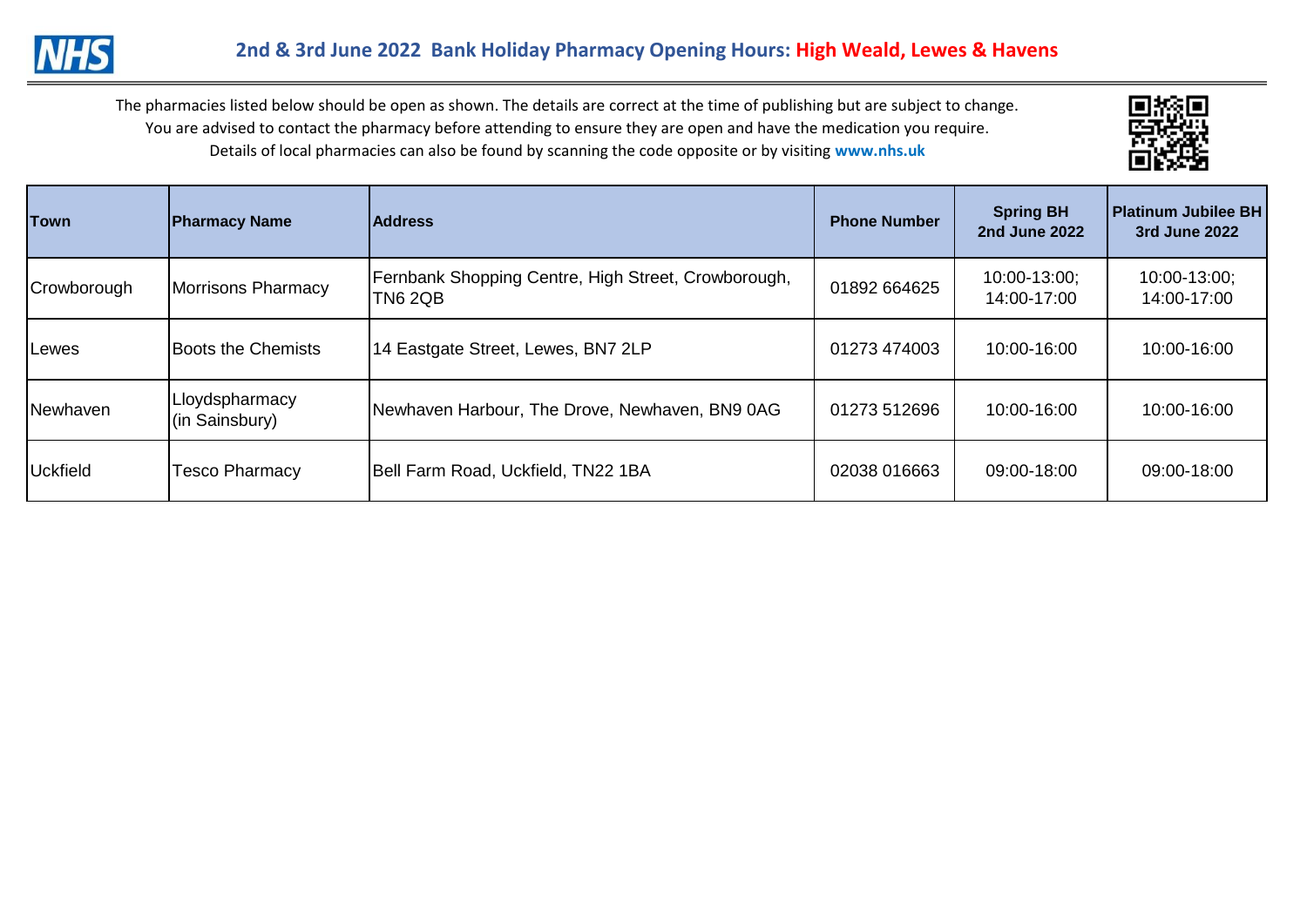

| Town                      | <b>Pharmacy Name</b>             | <b>Address</b>                                                     | <b>Phone Number</b> | <b>Spring BH</b><br><b>2nd June 2022</b> | <b>Platinum Jubilee BH</b><br><b>3rd June 2022</b> |
|---------------------------|----------------------------------|--------------------------------------------------------------------|---------------------|------------------------------------------|----------------------------------------------------|
| Ashington                 | <b>Ashington Pharmacy</b>        | Clearview House, London Road, Ashington, RH20 3DD                  | 01903 892397        | Closed                                   | 10:00-13:00                                        |
| Bognor Regis              | <b>Boots the Chemists</b>        | 47 London Road, Bognor Regis, PO21 1PQ                             | 01243 821044        | 10:00-16:00                              | 10:00-16:00                                        |
| Bognor Regis              | Lloydspharmacy<br>(in Sainsbury) | Shripney Road, Bognor Regis, PO22 9FB                              | 01243 866929        | 10:00-16:00                              | 10:00-16:00                                        |
| Bognor Regis              | <b>Superdrug Pharmacy</b>        | 14-16 London Road, Bognor Regis, PO21 1PY                          | 01243 823034        | 09:00-13:30;<br>14:00-17:30              | Closed                                             |
| Bognor Regis              | Tesco Pharmacy                   | Shripney Road, Bognor Regis, PO22 9ND                              | 0345 6779057        | 09:00-13:00                              | 09:00-13:00                                        |
| Chichester                | <b>Boots the Chemists</b>        | 10-12 North Street, Chichester, PO19 1LB                           | 01243 782082        | 10:00-16:00                              | 10:00-16:00                                        |
| Chichester                | Lloydspharmacy<br>(in Sainsbury) | Westhampnett Road, Chichester, PO19 7YR                            | 01243 532507        | 10:00-16:00                              | 10:00-16:00                                        |
| Chichester                | <b>Tesco Pharmacy</b>            | Fishbourne Road East, Chichester, PO19 3JT                         | 0345 6779149        | 09:00-13:00                              | 09:00-13:00                                        |
| Littlehampton             | <b>Tesco Pharmacy</b>            | Broadpiece, Littlehampton, BN17 5RA                                | 0345 6779428        | 09:00-13:00                              | 09:00-13:00                                        |
| Rustington                | Lloydspharmacy<br>(in Sainsbury) | New Road, Rustington, BN16 3RT                                     | 01903 770241        | 10:00-16:00                              | 10:00-16:00                                        |
| Shoreham by<br><b>Sea</b> | Tesco Pharmacy                   | Holmbush Centre, Upper Shoreham Road, Shoreham by<br>Sea, BN43 6TD | 0345 6779618        | 09:00-13:00                              | 09:00-13:00                                        |
| Storrington               | LloydsPharmacy                   | 1 North Street, Storrington, RH20 4DH                              | 01903 742313        | 10:00-13:00                              | Closed                                             |
| Worthing                  | <b>Asda Pharmacy</b>             | Littlehampton Road, Ferring, Worthing, BN12 6PN                    | 01903 540100        | 10:00-16:00                              | 10:00-16:00                                        |
| Worthing                  | <b>Boots the Chemists</b>        | 48-52 Montague Street, Worthing, BN11 3HE                          | 01903 207106        | 10:00-16:00                              | 10:00-16:00                                        |
| Worthing                  | <b>Superdrug Pharmacy</b>        | 44-46 Montague Street, Worthing, BN11 3HB                          | 01903 238962        | 08:30-14:00:<br>14:30-17:30              | Closed                                             |
| Worthing                  | <b>Tesco Pharmacy</b>            | New Road, West Durrington, Worthing, BN13 3PB                      | 0345 0269574        | 09:00-13:00                              | 09:00-13:00                                        |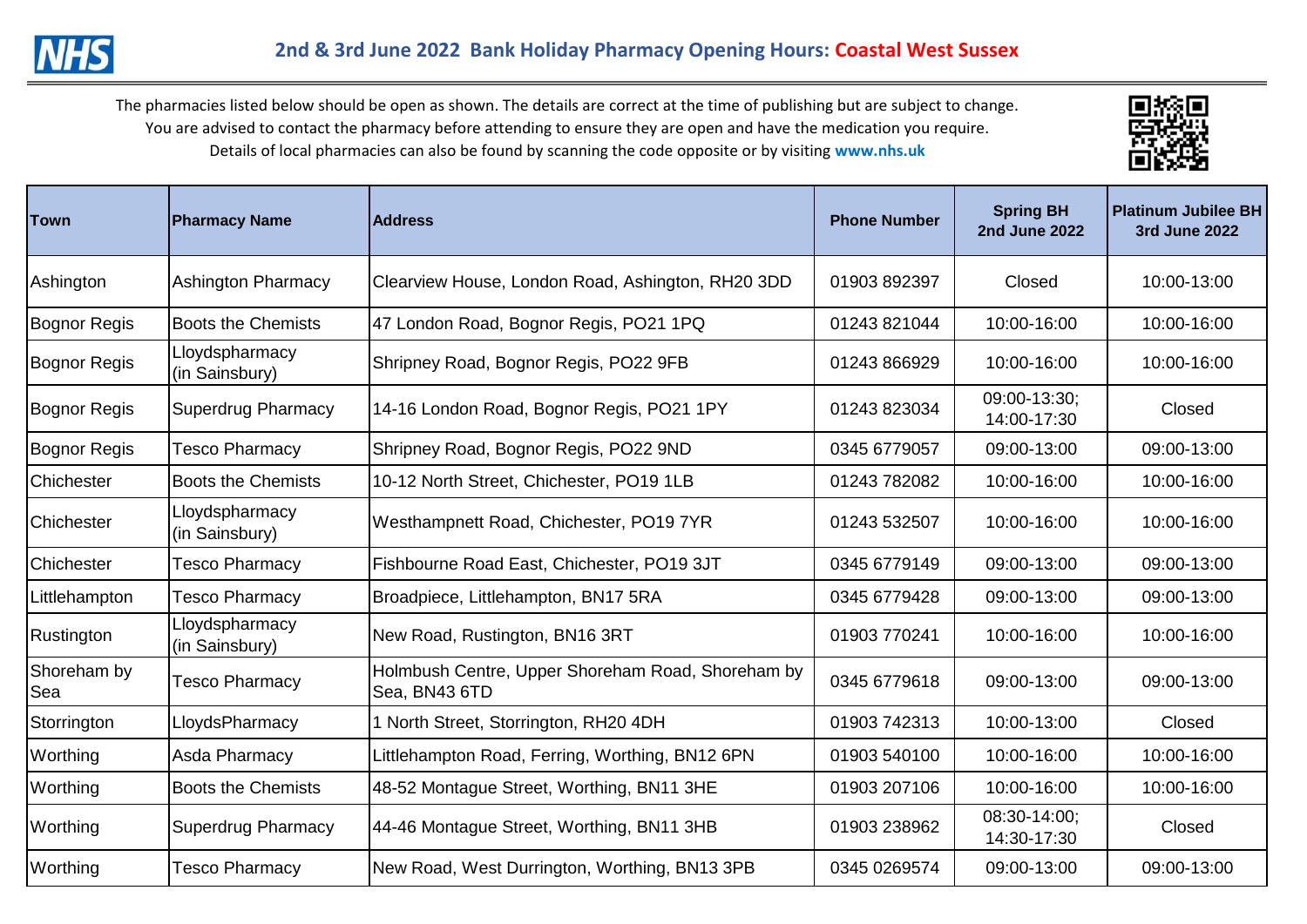

| Town                   | <b>Pharmacy Name</b>             | <b>Address</b>                                     | <b>Phone Number</b> | <b>Spring BH</b><br><b>2nd June 2022</b> | <b>Platinum Jubilee BH</b><br>3rd June 2022 |
|------------------------|----------------------------------|----------------------------------------------------|---------------------|------------------------------------------|---------------------------------------------|
| Crawley                | Asda Pharmacy                    | Pegler Way, Crawley, RH11 7AH                      | 01293 663410        | 10:00-16:00                              | 10:00-16:00                                 |
| Crawley                | <b>Boots the Chemists</b>        | The County Mall Shopping Centre, Crawley, RH10 1FX | 01293 527158        | 10:00-16:00                              | 10:00-16:00                                 |
| Crawley                | Lloydspharmacy<br>(in Sainsbury) | Crawley Avenue, West Green, Crawley, RH10 8NF      | 01293 552750        | 10:00-16:00                              | 10:00-16:00                                 |
| Crawley                | <b>Tesco Pharmacy</b>            | Hazelwick Avenue, Crawley, RH10 1GY                | 0345 6779179        | 09:00-13:00                              | 09:00-13:00                                 |
| <b>Gatwick Airport</b> | Boots the Chemists               | Arrivals South Terminal, Gatwick Airport, RH6 0NN  | 01293 579451        | 05:00-21:00                              | 05:00-21:00                                 |